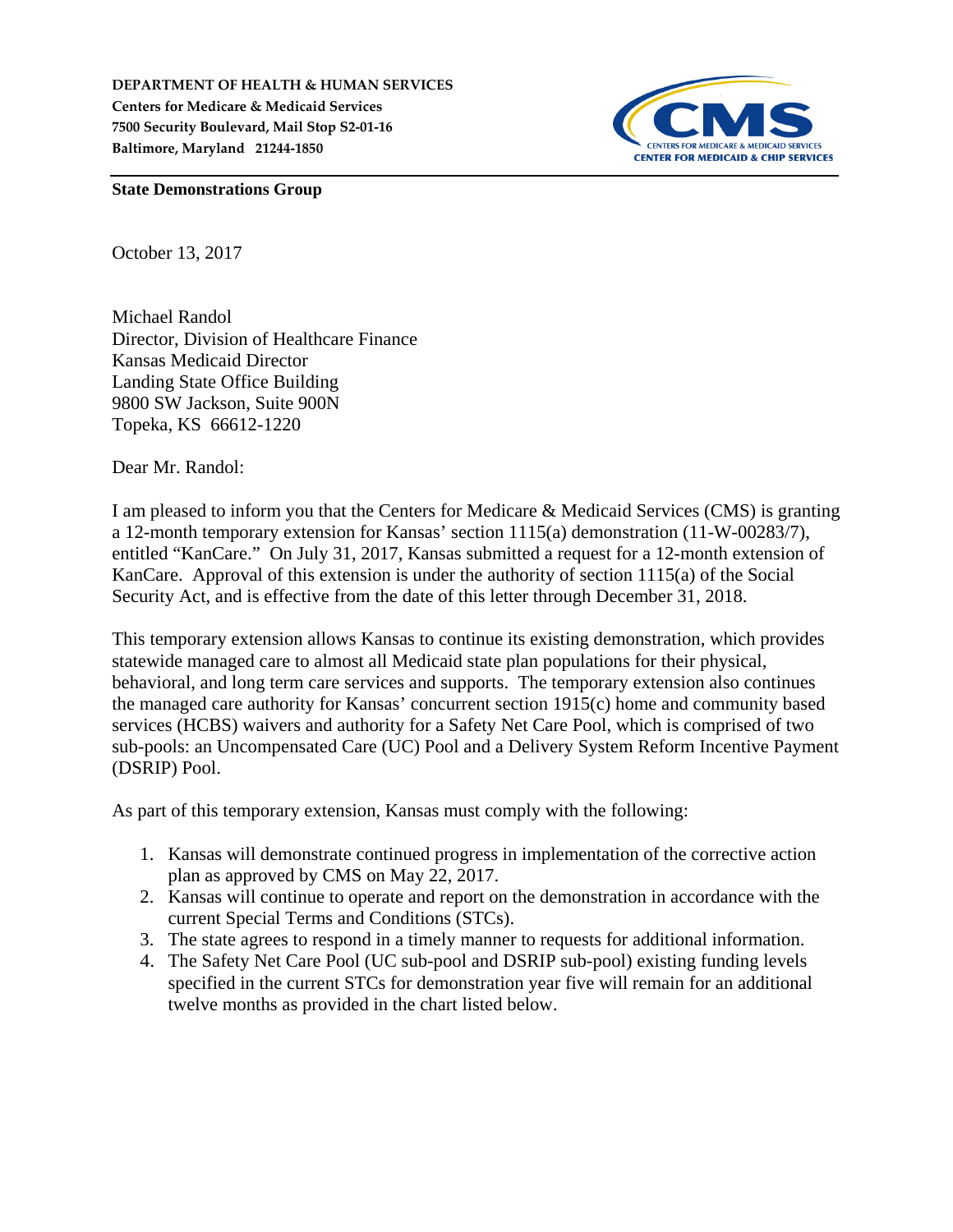Page 2 - Mr. Randol

|                                                                   | <b>Demonstration</b><br>Year 5<br>(Calendar Year 2017) | <b>Demonstration</b><br>Year 6<br>(Calendar Year 2018) |
|-------------------------------------------------------------------|--------------------------------------------------------|--------------------------------------------------------|
| UC Pool: the Health Care Access<br><b>Improvement Program</b>     | \$41,000,000                                           | \$41,000,000                                           |
| UC Pool: the Large Public<br><b>Teaching Hospital/Border City</b> |                                                        |                                                        |
| Children's Hospital                                               | \$9,856,550                                            | \$9,856,550                                            |
| <b>DSRIP</b>                                                      | \$30,000,000                                           | \$30,000,000                                           |
| % Uncompensated Care Pool                                         | 62.9%                                                  | 62.9%                                                  |
| % Delivery System Reform                                          |                                                        |                                                        |
| <b>Incentive Payment</b>                                          | 37.1%                                                  | 37.1%                                                  |
| Total                                                             | \$80,856,550                                           | \$80,856,550                                           |

5. The without waiver per member per month (PMPM) costs for demonstration year six are provided in the following chart. The PMPMs have the same trend rate as is provided in the current STCs.

| <b>Demonstration</b><br><b>Eligibility</b><br><b>Groups</b> | <b>Trend Rate</b> | <b>Demonstration</b><br>Year 5<br>(Calendar Year)<br>2017) | <b>Demonstration</b><br>Year 6<br>(Calendar Year)<br>2018) |
|-------------------------------------------------------------|-------------------|------------------------------------------------------------|------------------------------------------------------------|
| <b>ABD/SD Dual</b>                                          | $0.00\%$          | \$192.83                                                   | \$192.83                                                   |
| ABD/SD Non                                                  | 1.92%             | \$1,156.90                                                 | \$1,179.11                                                 |
| Adults                                                      | 4.87%             | \$763.38                                                   | \$763.38                                                   |
| Children                                                    | 2.67%             | \$242.75                                                   | \$249.23                                                   |
| <b>DD</b> Waiver                                            | 1.11%             | \$4,047.85                                                 | \$4,092.78                                                 |
| <b>LTC</b>                                                  | 4.35%             | \$4,136.26                                                 | \$4,316.15                                                 |
| <b>MN</b> Dual                                              | 4.35%             | \$1,636.31                                                 | \$1,707.48                                                 |
| <b>MN Non Dual</b>                                          | 4.35%             | \$2,117.40                                                 | \$2,209.49                                                 |
| Waiver                                                      | 4.35%             | \$3,071.96                                                 | \$3,205.56                                                 |

During the twelve-month temporary extension period, CMS will work with Kansas towards agreement on a full extension of Kansas' section 1115(a) demonstration. We expect the state to submit its full extension application to CMS by December 31, 2017 and that the application will include all of the necessary information to review the extension request and reflect reforms that the state is proposing to improve Medicaid payment systems, funding mechanisms, and the quality of health care services for Kansas' Medicaid beneficiaries. This twelve-month period will also provide the time needed for CMS to review the independent analysis of the UC pool and DSRIP submitted by the state on September 15, 2017. As noted in the letter to Kansas from CMS on November 20, 2015, this report will help CMS understand the role of the pool in promoting the objectives of Medicaid. We will also take into account this temporary extension as part of the overall renewal request.